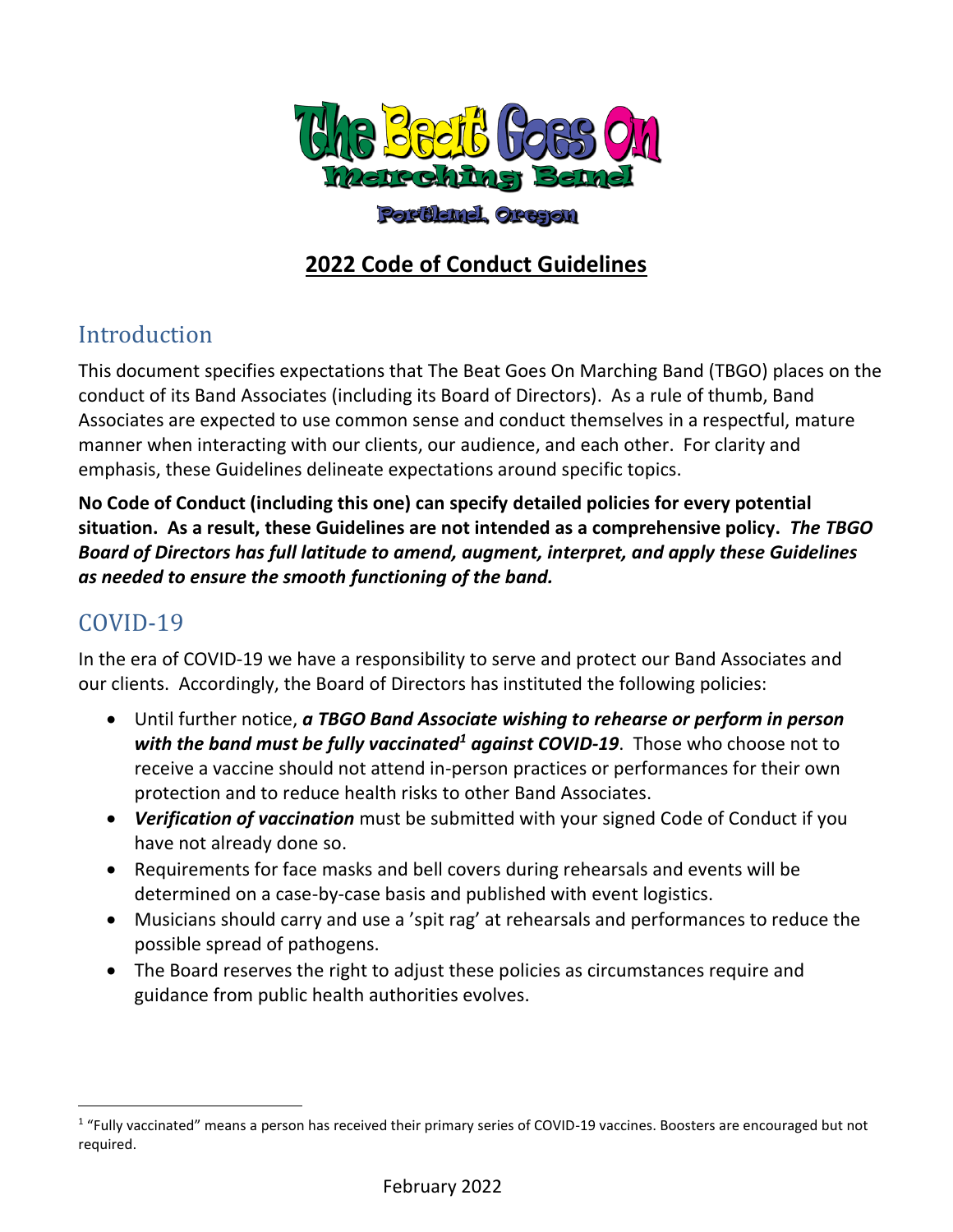## Each Band Associate Must Protect TBGO's Reputation

When rehearsing, performing, traveling, or just "hanging out" with the band, Band Associates represent not just themselves but TBGO as an organization. Each Band Associate has a direct impact on TBGO's reputation within the band, in our community, in the region, and beyond. Ultimately, that reputation determines whether TBGO will continue to be invited to the many interesting events we enjoy. As a result, Band Associates are expected to adhere to a scrupulously high standard of behavior whenever they are *perceived by others* to be representing the band. The key phrase here is "perceived by others"; if onlookers view you as part of the entity that is TBGO, then you represent the band *regardless of whether that is your intent*. Reputation is in the eye of the beholder and in the hands of every TBGO Band Associate.

## Alcohol

- Distribution, dispensation, possession, or use of alcohol at band rehearsals and performances is prohibited unless expressly authorized by band leadership.
- Band Associates who perform under the influence of alcohol lower the quality of the band's performance and gravely damage the band's image. *Band Associates who are or appear to be unable to perform because of alcohol use may be dismissed from a performance by any member of the Board of Directors at any time.*
- While TBGO is a musical organization, it also has a strong social component. Since Band Associates are adults, moderate use of alcohol may be appropriate at social occasions at which Band Associates gather. Band Associates are expected to exhibit good judgment and assess the *perception of others* in determining when alcohol use is and is not appropriate. In situations where minors are present, please be especially mindful of modeling mature adult behavior. Immoderate use of alcohol in any band-related situation is grounds for disciplinary action.
- Policies of the charter companies that TBGO uses do not permit alcohol on buses. *No alcohol is permitted on buses or in the cargo space under the buses.* Violations of this policy may result in TBGO no longer being able to charter buses for out of town trips.

#### Drugs

- TBGO maintains a drug-free workplace. The unlawful manufacture, distribution, dispensation, possession, or use of a controlled substance is prohibited at rehearsals, performances, while traveling with the band, in formal or informal social settings with the band, and any time you are in uniform.
- Laws and societal attitudes regarding recreational use of cannabis are in flux across the United States. Jurisdictions permitting possession of limited amounts of cannabis or products containing cannabis for personal recreational or medical use remain a minority in the United States and in the foreign countries to which TBGO travels. Even in legal jurisdictions, cannabis use in the United States still retains (rightly or wrongly) a social stigma not associated with alcohol use, making cannabis possession and/or use a reputation problem and logistics issue for TBGO (for example, imagine the entire band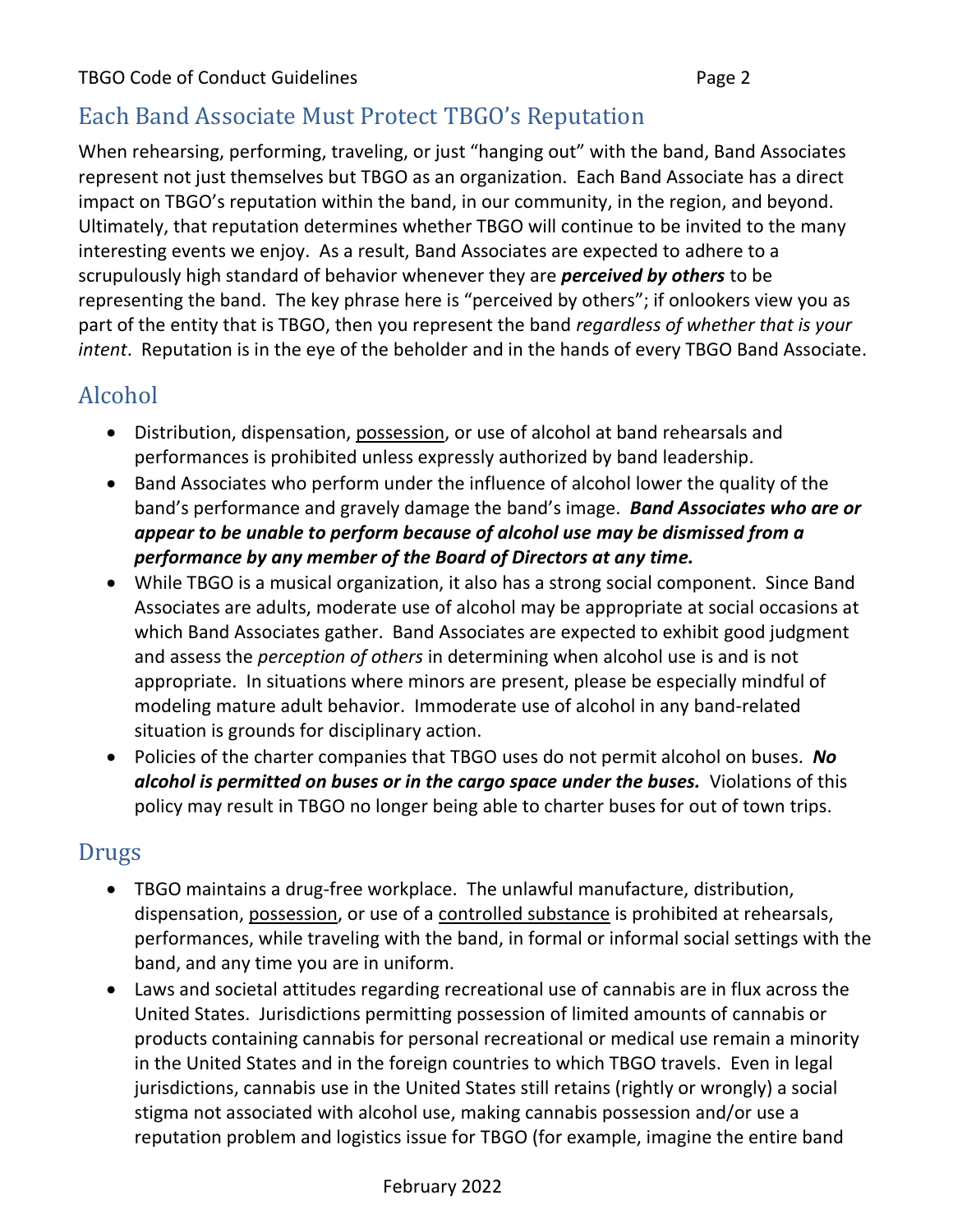being detained because of cannabis possession at a border crossing or even during a routine traffic stop). Therefore, **the TBGO Code of Conduct Guidelines prohibit use of cannabis in any band-related setting, regardless of whether it is permitted by local statute.** The distribution, dispensation, possession, or use of cannabis or products containing cannabis is prohibited at rehearsals, performances, while traveling with the band, in formal or informal social settings with the band, and any time you are in uniform.

- Band Associates who perform under the influence of legal or illegal drugs that impair their performance ability lower the quality of the band's performance and gravely damage the band's image. *Band Associates who are or appear to be unable to perform because of drug use may be dismissed from a performance by any member of the Board of Directors at any time.*
- On international trips (including Canada), be aware that import and export of legal drugs (prescription or non-prescription) may be regulated. It is your responsibility to be aware of and comply with all such regulations. Avoid compromising the band's travel plans or travel schedule by creating delays at Customs during border crossings.

## Appropriate Behavior

- TBGO has a strong social component. Band Associates are encouraged to make new friends and enjoy spending time together. However, unwelcome written, verbal, nonverbal, or physical conduct that creates an intimidating, hostile, or offensive environment, or that interferes with the band's ability to attract and retain members, rehearse, and perform, will not be tolerated. This also applies to use of social media on both personal and TBGO-sponsored sites. In particular, conduct that creates a hostile environment toward protected classes (race, color, national origin, religion, sex, sexual orientation, age, disability, etc.) will not be tolerated; in fact, some of our funding sources require TBGO to affirm its adherence to anti-discrimination policies annually. While these guidelines apply to all Band Associates, they are especially important for those in formal and informal leadership roles within the organization.
- We interact with a wide range of the public on a regular basis and have little control over how others may act. Band Associates need to act responsibly and be respectful even when others outside the group are not. This includes interacting with people with whom you may disagree. These guidelines are good for the image of the band as well as your own safety.
- If what you are contemplating doing will make another Band Associate uncomfortable, it is probably inappropriate. Please be respectful and remember that people are in the group to have fun.
- Abusive language or actions toward TBGO leadership, Band Associates, volunteers, clients, audience, and/or the public will not be tolerated.
- Unauthorized use, removal, or destruction of TBGO property or the property of other Band Associates is prohibited.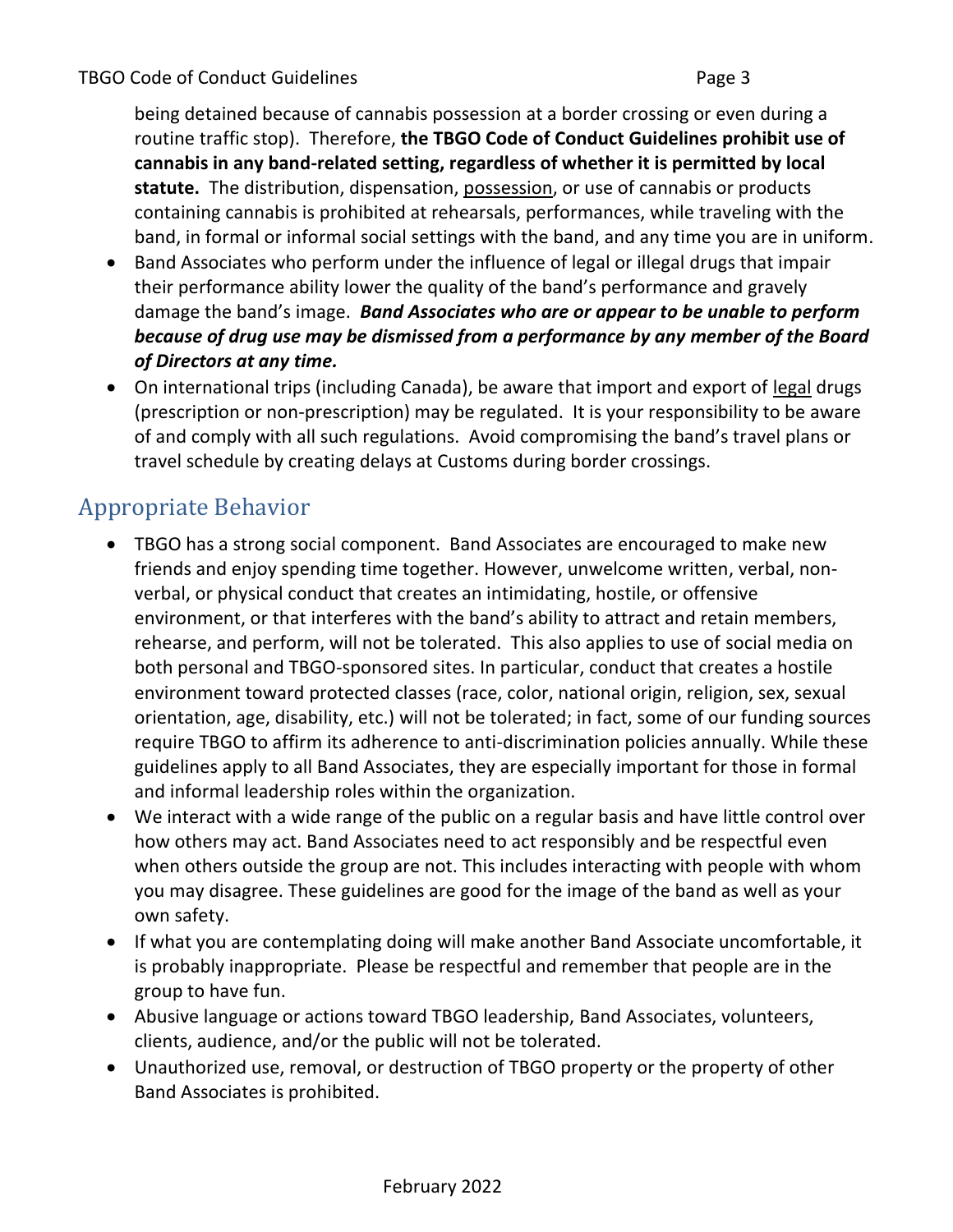## Overnight Travel

- Band Associates are expected to use common sense and conduct themselves in a respectful, mature manner. *Being out of town does not create a license to misbehave!* TBGO is a small community; consider how you'll feel when everyone in the band is talking about your inappropriate behavior. Even better, remember the classic metric "How would your Mom feel if she read this on the front page of tomorrow's newspaper?"
- If a Band Associate's actions or behaviors are judged sufficiently extreme or disruptive to the functioning of the organization, *the Board of Directors reserves the right to terminate that Band Associate's trip and send him/her home at his/her own expense*.
- A road trip is not an appropriate location for a romantic liaison in a shared hotel room. Arranging a rendezvous in a shared hotel room disrespects your roommate and puts him/her in a highly uncomfortable position.
- The Board of Directors goes on road trips for the same reason as everyone else: to enjoy the camaraderie of being with the band, to explore new places, and to put on a great show for new audiences. Directors do *not* want to be chaperones or be forced to enforce the Code of Conduct for immature behavior. Don't put them in that position.

#### Performances

- TBGO's Guidelines on performances apply to both local and travel events.
- "Uniform of the Day" guidelines are published on the website or via email in advance of every event. Band Associates are expected to understand and comply with those guidelines. When purchasing uniform items that are not stocked by the band (pants, shoes, etc.), remember that the point of a uniform is to look like everyone else. *Band Associates who are deemed to be "out of uniform" may be dismissed from an event by any member of the Board of Directors at any time.*
- Band Associates are expected to be at the venue ready to perform at the specified time. This applies to the wait times before the band steps off for parades and before stand-still concerts. Band Associates need to arrive at the announced call time so the Director can prepare the band for the event. This includes warm-up, tuning, and getting the band set up in marching or concert formation before an event begins. *Strive to be on time!*
- Pets and children are delightful, but at a performance they are a distraction, a tripping hazard, a potential legal liability, and contribute to an unprofessional look for the band. *Please leave pets and children at home.*
- If you need to step away from the band for a bathroom break or drink of water, make sure you're back in plenty of time before our performance starts. Band Associates who straggle in as we step onto the parade route are disrespectful to others and may damage the image of the band. *Don't wander away from the formation unnecessarily; keep bathroom and water breaks brief.*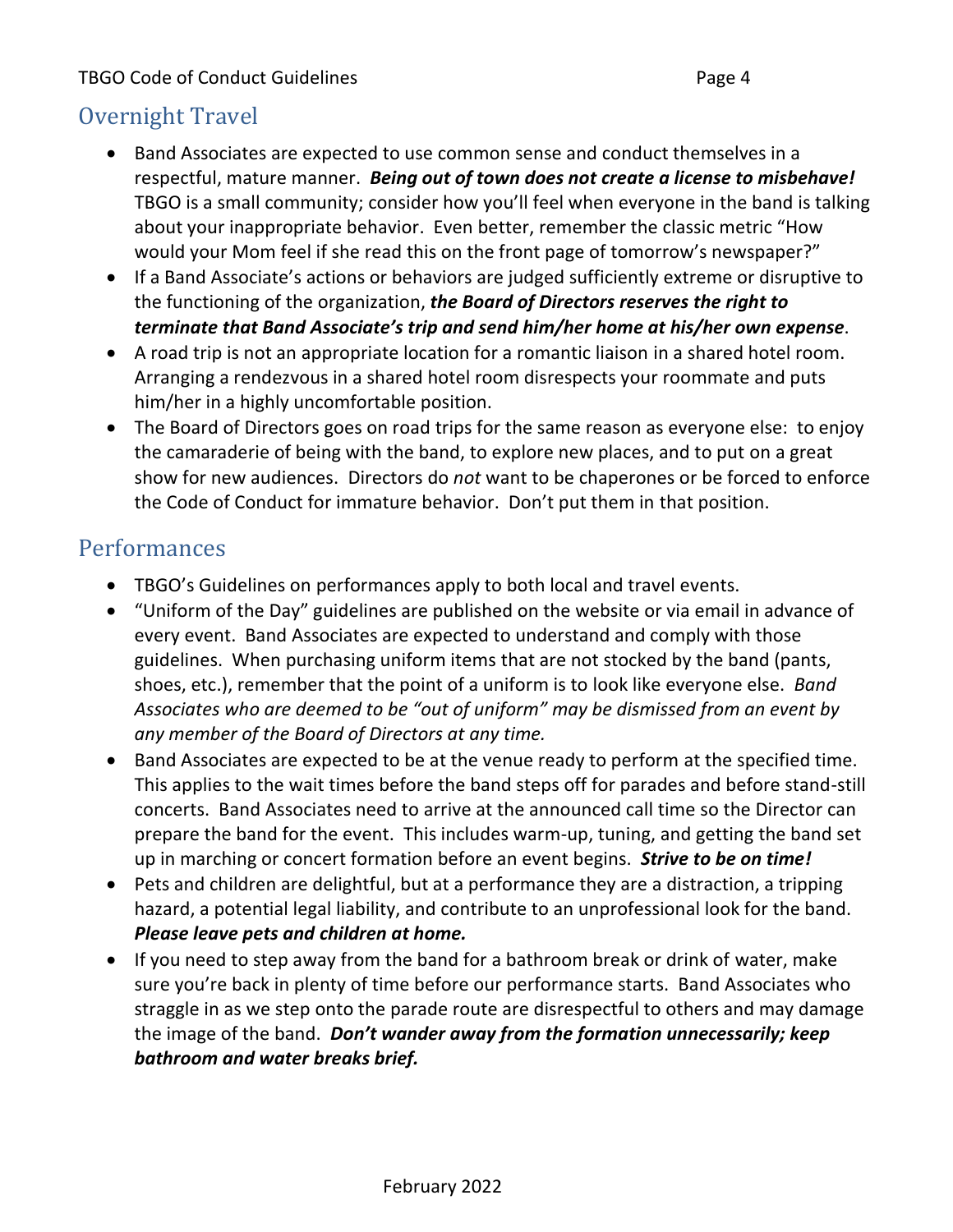## Friends and Family

Friends and family often join TBGO Band Associates on trips or at events. When friends or family members join you at TBGO gatherings, it is your responsibility to make sure they comply with the above expected behaviors since they are perceived as being part of the band.

# Disciplinary Action

Since transgressions range in severity, the Board of Directors is responsible for tailoring appropriate disciplinary action when violations of these Guidelines occur. Violation of any of the above policies may be subject to disciplinary action, up to and including dismissal from the band.

## Summary

TBGO Band Associates are responsible for understanding and applying the Code of Conduct Guidelines. Contact the band leadership immediately if you witness or are involved in any situation that violates the Guidelines.

In situations not specifically covered by the Guidelines, Band Associates are expected to use common sense and conduct themselves in a respectful, mature manner when interacting with our clients, our audience, and each other. We are expected to adhere to a scrupulously high standard of behavior among ourselves and *whenever we are perceived by others* to be representing the band. Our behavior affects TBGO's reputation in the band, our community, the region, and beyond. Ultimately, that reputation determines whether TBGO will continue to be invited to the many interesting events we enjoy.